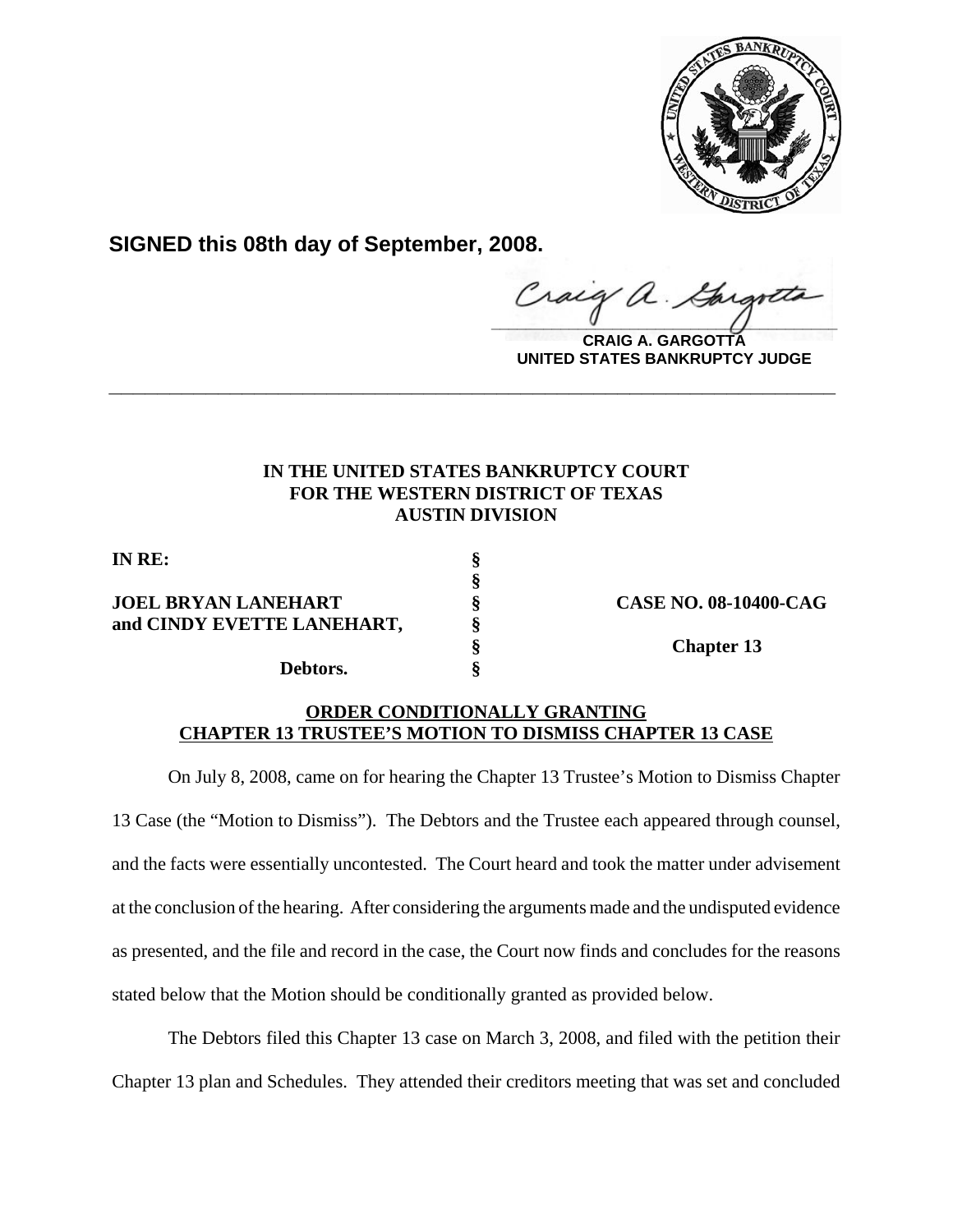on April 16, 2008. Confirmation of their plan was set for hearing on May 27, 2008, and they timely filed their Declaration Concerning Confirmation Requirements on April 20, 2008.

The Trustee's practice in this Division is to send in advance of the confirmation hearing a "Trustee's Notice Concerning Confirmation" to each debtor's attorney, advising of issues the Trustee considers outstanding and that preclude her from recommending confirmation. If those issues are not resolved by a date certain, the Notice provides that the Trustee will hold a conference with counsel and the debtor(s) on the Thursday before the scheduled confirmation hearing on the following Tuesday, to discuss and resolve, if possible, the issues.

In this case, the Trustee sent that Notice, which Debtors' counsel admits receiving. The Notice indicated four issues outstanding:

|          | Issues $1 \& 2$ . The infeasibility and underfunding of the plan (i.e., its failure to pay all<br>secured and priority claims in full).                                                                                                                                |
|----------|------------------------------------------------------------------------------------------------------------------------------------------------------------------------------------------------------------------------------------------------------------------------|
| Issue 3. | The pendency of an objection to confirmation by the Debtors' mortgagee. <sup>1</sup>                                                                                                                                                                                   |
| Issue 4. | The alleged inconsistency between the treatment in the Debtors' proposed<br>plan of their car loan by surrender of the vehicle in full satisfaction of the<br>claimant's secured claim, and the claimant's filing of a proof of claim<br>asserting a deficiency claim. |

The Notice stated that the conference would be held at the Trustee's office on May 22, 2008, at 2:30

p.m. to discuss and attempt to resolve these confirmation issues.

<sup>&</sup>lt;sup>1</sup> Counsel for the Trustee at the hearing on the Motion to Dismiss also indicated the Trustee had information, obtained from the mortgagee's lift stay motion, that the Debtors were in arrears on their post-petition mortgage payments. It is not clear from the record, however, that this "confirmation issue," if it is one, was ever raised prior to the hearing on the Motion to Dismiss. Also at that hearing, Debtors' counsel represented that they desired to "short-sell" their house, providing for payment of the secured portion of the mortgage, thus curing the postpetition arrearage problem; but, again, there was no indication that this information was conveyed to the Trustee at any time before the hearing on the Motion to Dismiss.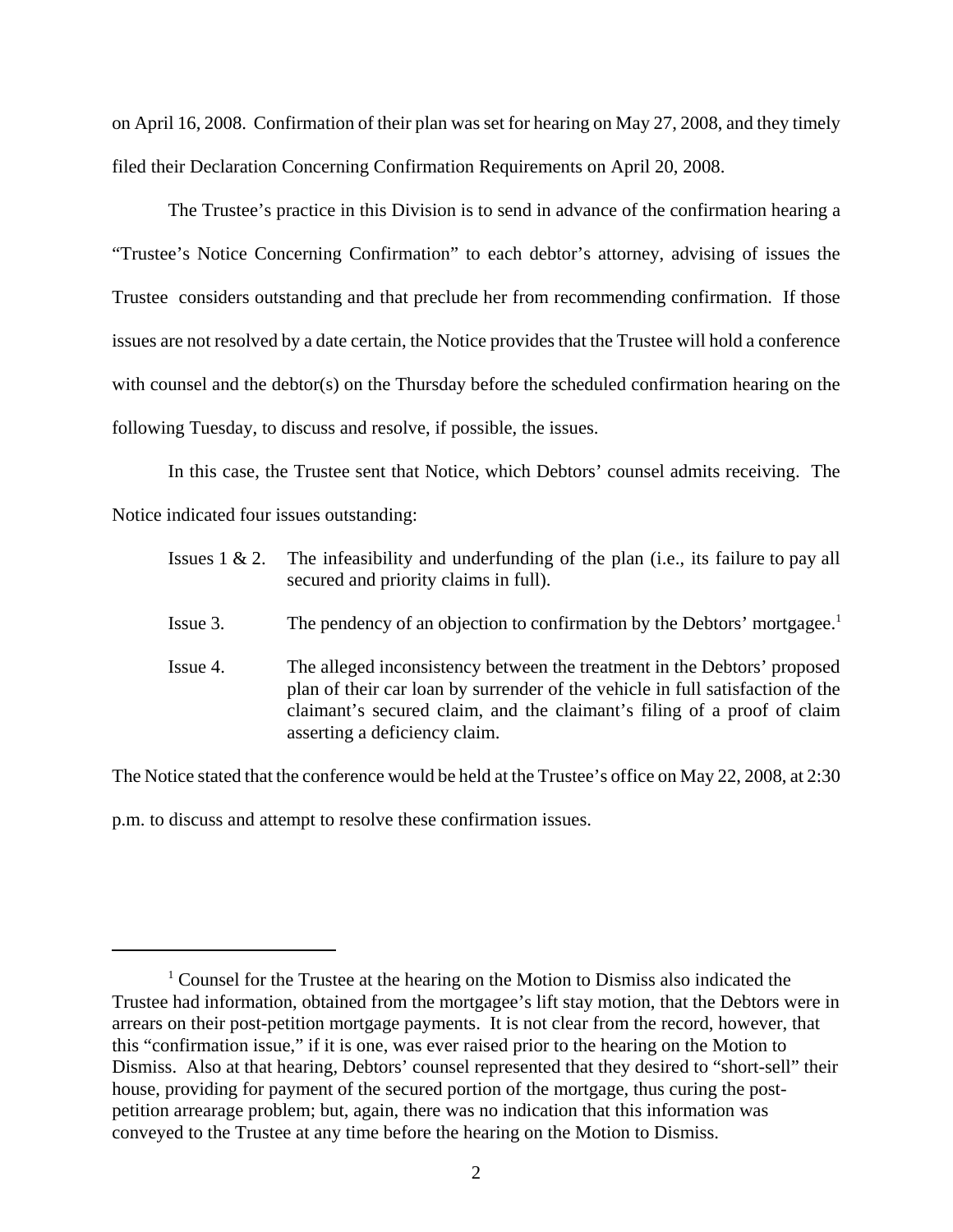The Debtors did not appear at the conference, but their counsel did. The Trustee contends that she was not informed that the Debtors would not appear until the time of the conference. The Trustee agrees that prior to the conference Debtors' counsel did provide information as to the status of the pending matters and the Debtors' position on those matters (on which their counsel elaborated further at the hearing), to wit:

- Issues 1 & 2. The infeasibility and underfunding of the plan were due to the proof of claim filed by Williamson County for secured property taxes. Debtors' counsel researched the problem, found that the amount in question was for current year, not yet due ad valorem taxes, and contacted counsel for the claimant who agreed to withdraw the claim.
- Issue 3. The mortgagee's objection to confirmation, that the amount of its claim listed in the plan was less than the amount of its proof of claim, was a "bogus" objection in that it was undisputed that the Trustee was required under wellestablished law to pay the claim as filed, not as scheduled or listed in the plan if there was a conflict between those. The Debtors did not want to "resolve" the mortgagee's objection, but rather wanted the Court to deny it at confirmation in order to obtain a ruling that it was a frivolous objection and the mortgagee was therefore not entitled to additional attorneys fees incurred in connection with its filing.
- Issue 4. The filing of the proof of claim for the car loan deficiency was not an issue that should preclude confirmation nor indeed concern the Trustee, as the claim at worst only reduced the dividend to the other unsecured claimants.

The Trustee filed her Motion to Dismiss on May 23, 2008, alleging that the Debtors, by

failing to appear at the conference and to provide her with information that resolved the outstanding confirmation issues, had failed to cooperate with her as required under 11 U.S.C. § 521(3) and Federal Rule of Bankruptcy Procedure 4002(4). She contends that such conduct has caused unreasonable delay that is prejudicial to creditors, which is cause for dismissal under 11 U.S.C. § 1307(c)(1). No other grounds for dismissal were alleged by the Trustee in her Motion to Dismiss.

Confirmation of the Debtors' plan was denied at the hearing on May 27, 2008, because the Debtors had decided after the scheduled conference with the Trustee to pursue the sale of their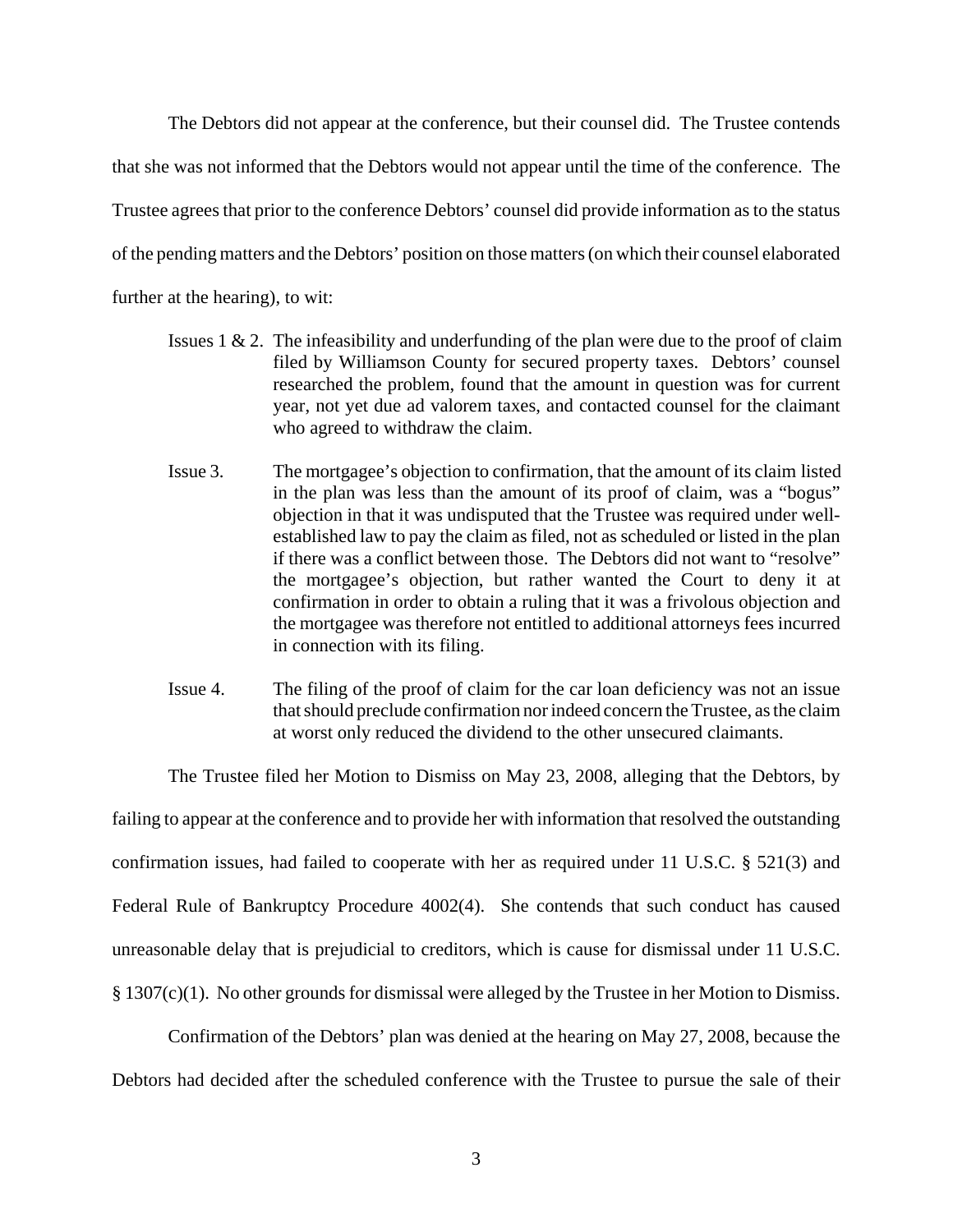home, an event that would materially change the terms of their plan. Although the Court denied confirmation without prejudice, to date the Debtors have not filed any amended plan.<sup>2</sup>

On July 1, 2008, the Debtors filed their Response to the Motion to Dismiss, addressing each of the confirmation issues raised in the Trustee's Notice with the Debtors' arguments outlined above. The Debtors further argued in the Response that their counsel received no reply from the Trustee after having informed her office of their position with respect to each of the issues set forth in the Notice. They also claimed that their counsel emailed the Trustee the day before the conference and informed her that he believed their presence at the conference was not necessary in light of the nature and status of the issues raised by the Trustee. According to the Response, when counsel for the Debtors appeared at the conference, prepared to discuss the pending issues, he was informed there would be no such conference in the Debtors' absence and that the Trustee would be filing a Motion to Dismiss.<sup>3</sup>

At the hearing on the Motion to Dismiss, in addition to making the arguments described above on the merits of that Motion, counsel for the Debtors indicated that he had lost contact with his clients and requested on their behalf that any dismissal be conditioned on the Debtors not having filed a notice of conversion of the case to Chapter 7 within 20 days. The Trustee did not oppose that relief.

 $2^{2}$  Such failure may be understandable as due to the Debtors' desire to avoid the effort and costs involved in proposing a new plan before a ruling on the Trustee's Motion to Dismiss. On the other hand, as discussed below, counsel for the Debtors indicated at the hearing that he had lost contact with his clients, so their failure to file a new plan is more likely due to that fact.

<sup>&</sup>lt;sup>3</sup> The Debtors' Response to the Motion to Dismiss also includes a request for an award of their attorneys fees incurred in connection with responding to the Motion to Dismiss. Inasmuch as their counsel at the hearing indicated that that request was inadvertent and an error, the Court will deny it as no longer urged.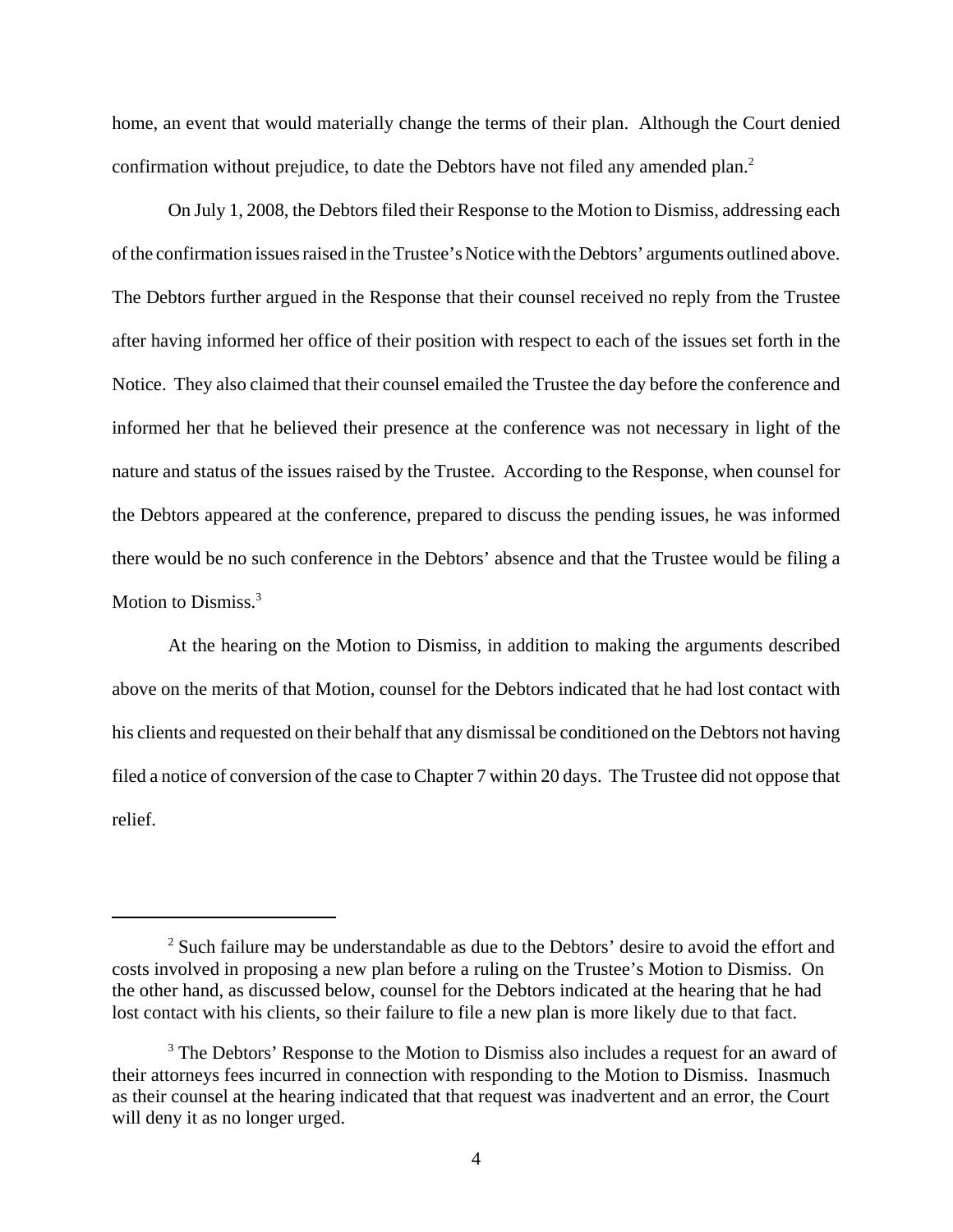Section 521(3) states that a debtor must cooperate with the trustee to enable the trustee to perform his or her duties under Title 11. Section 521(4) in general requires a debtor to surrender all recorded information as it relates to any property of the estate. Further, Federal Rule of Bankruptcy Procedure 4002(4) requires a debtor to "cooperate with the trustee in the ... administration of the estate." Based on these requirements, the Trustee posits in this case that the Debtors' failure to attend the pre-confirmation meeting with her or her representative and to provide requested information at that meeting constitutes grounds for dismissal under  $\S 1307(c)(1)$ , as causing unreasonable delay that is prejudicial to creditors.

The Court supports the Trustee's efforts to streamline the confirmation process and to provide an opportunity for debtors to resolve confirmation issues prior to their confirmation hearings. However, there is simply no provision in the Code or Rules for dismissal of a case merely because of a debtor's failure to attend a meeting with a trustee that was set by the trustee and never agreed to by the debtor. Neither the Local Rules of the Bankruptcy Court for the Western District of Texas, nor any of the Court's standing orders, provide that the failure of a debtor to personally attend a meeting with the Trustee is *per se* grounds for dismissal. Although the Trustee is clearly permitted, in the exercise of her duties, to ask a debtor to meet with her prior to confirmation to discuss issues affecting confirmation of the plan, unlike an appearance at a Rule 2004 examination or in response to a subpoena, the debtor's personal appearance at such a unilaterally-set meeting is in essence voluntary. While the failure to appear may be relevant and a factor to consider in determining whether a debtor has caused delay that is prejudicial to creditors, absent other, additional circumstances that show prejudicial delay or otherwise support dismissal under § 1307, the Court is unwilling to dismiss a case solely on the basis that the debtor did not attend, without having been excused by the Trustee, the pre-confirmation status conference set by the Trustee.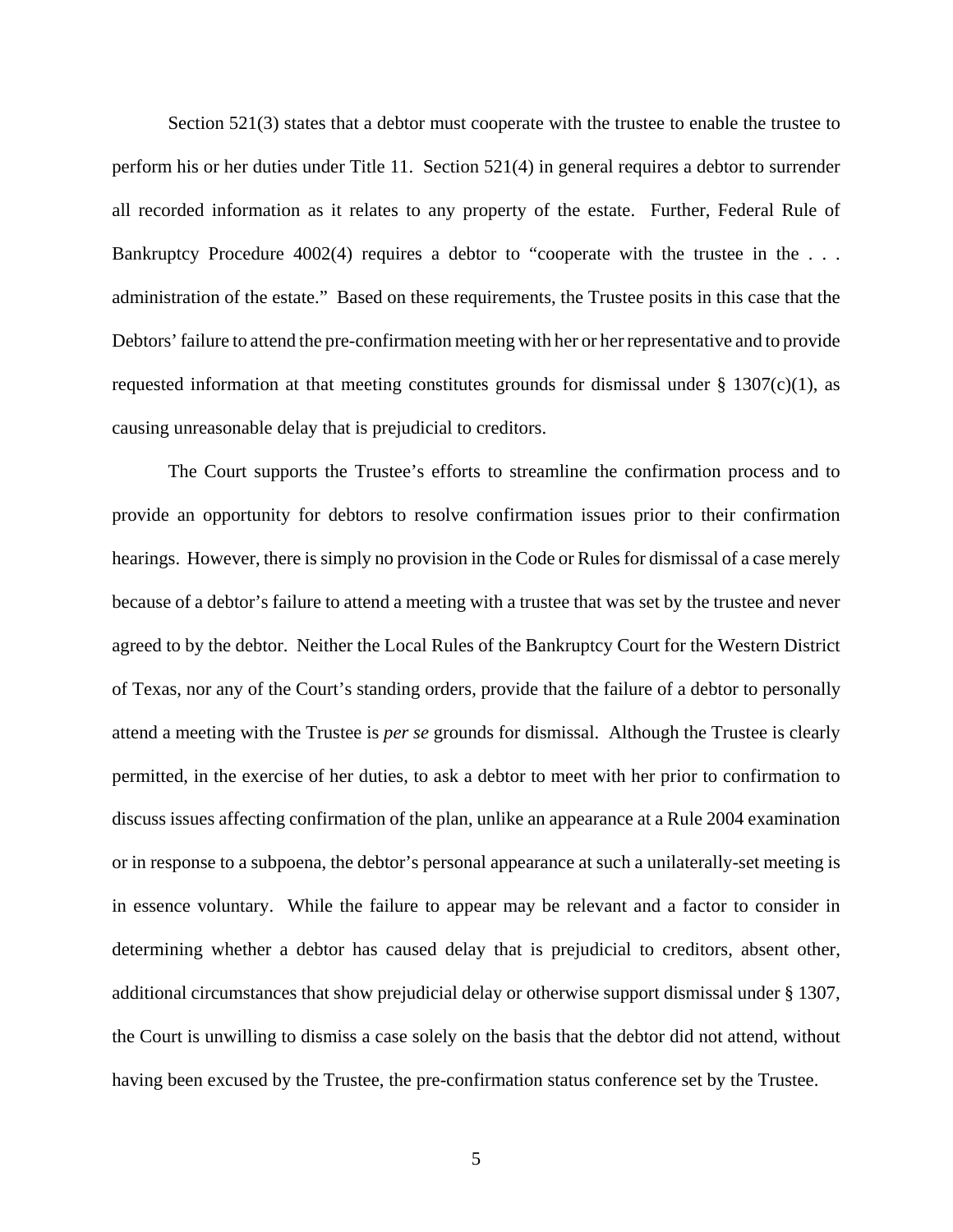In this case, the Trustee did not allege any additional grounds for dismissal under § 1307, nor did she allege any facts that would show that there was a delay caused by the Debtors' failure to attend the conference, or that creditors were prejudiced as a result of any such delay. Accordingly, the facts alleged do not support dismissal.

However, the Debtors through their counsel have admitted that they are not in contact with him and so are unable to prosecute their Chapter 13 case. In essence, through their counsel they have indicated their lack of opposition to dismissal provided they are given the opportunity to convert their case to one under Chapter 7 instead. The Court will therefore so order.

Notwithstanding its ruling under the specific facts of this case, however, the extent of the Court's support of all of the Trustee's efforts to resolve matters prior to confirmation cannot be overemphasized. Even though the Court finds that the debtor personally meeting with the Trustee prior to confirmation is not a requirement for confirmation, the Court would observe that under Local Rule 3015(e), those debtors who do not avail themselves of a meeting with the Trustee when she does not recommend confirmation are expected to attend their confirmation hearings. Debtors are cautioned that, should one of the bases for objecting to confirmation of the plan be an absence of paperwork or failure to provide the Trustee with requested information, the Court may consider such conduct to be a failure to comply with a debtor's duties as required under § 521 and will take a dim view of resetting confirmation under such circumstances.

IT IS, THEREFORE, ORDERED, that the Trustee's Motion to Dismiss shall be, and hereby is, CONDITIONALLY GRANTED, as follows.

IT IS FURTHER ORDERED that this case shall be dismissed without further order of the Court on the twenty-first day following the entry of this Order, provided that by that date the Debtors shall not have filed a notice of conversion of the case to one under Chapter 7.